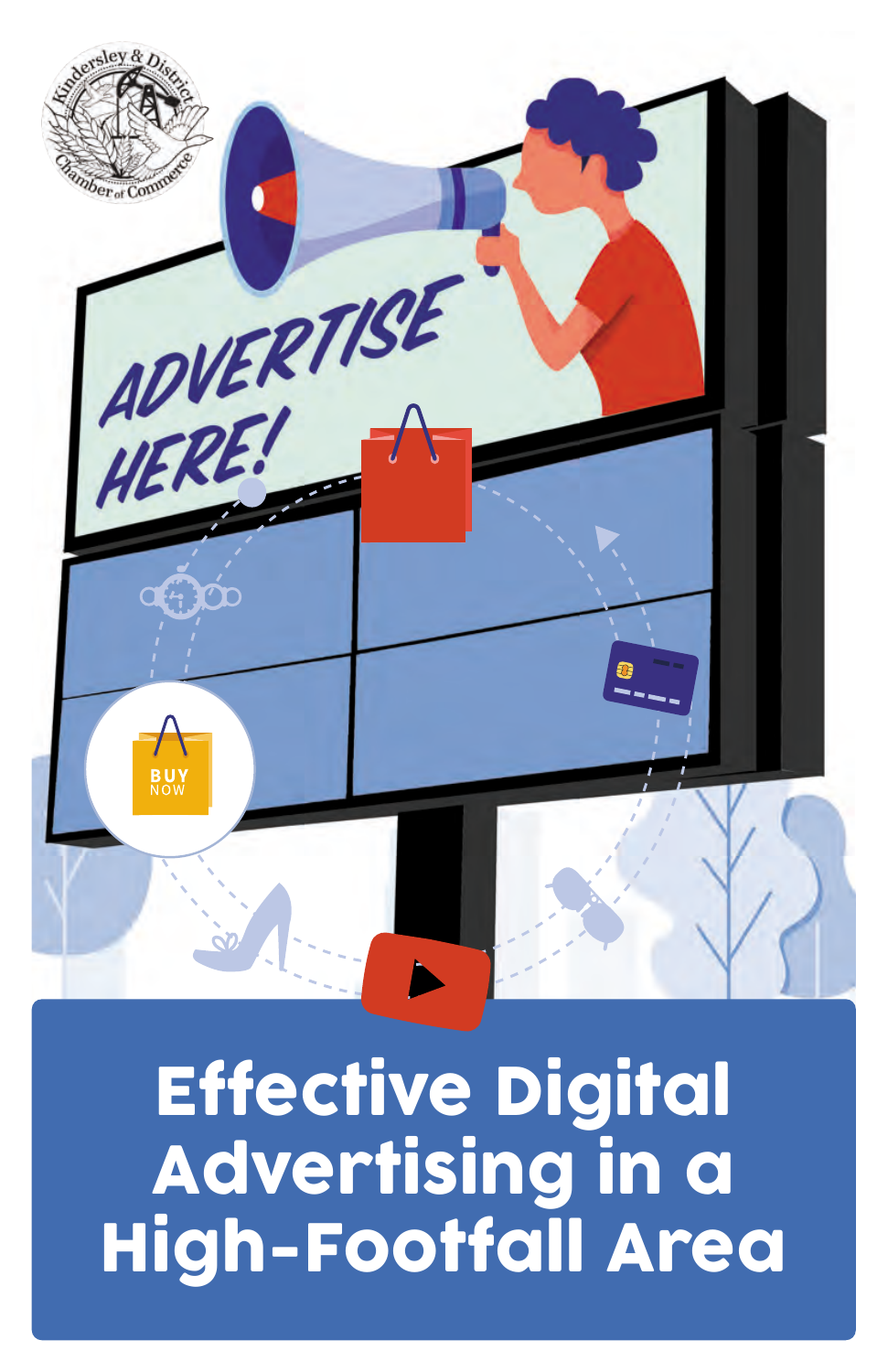

Our newly-upgraded sign is located in the Co-op grocery store parking lot in downtown Kindersley. This is a high-footfall area that also sees a lot of traffic. There are north-facing and south-facing sides - ensuring to catch the eyes of people no matter which direction they're headed in.

It is centered around banks, grocery stores, a post office, pharmacies, restaurants, retail stores, Insurance agencies, hair stylists, and more!

# 4'X12' WITH 281 TRILLION COLORS!



We have packages for Chamber members as well as Non-member packages, with custom options available as well...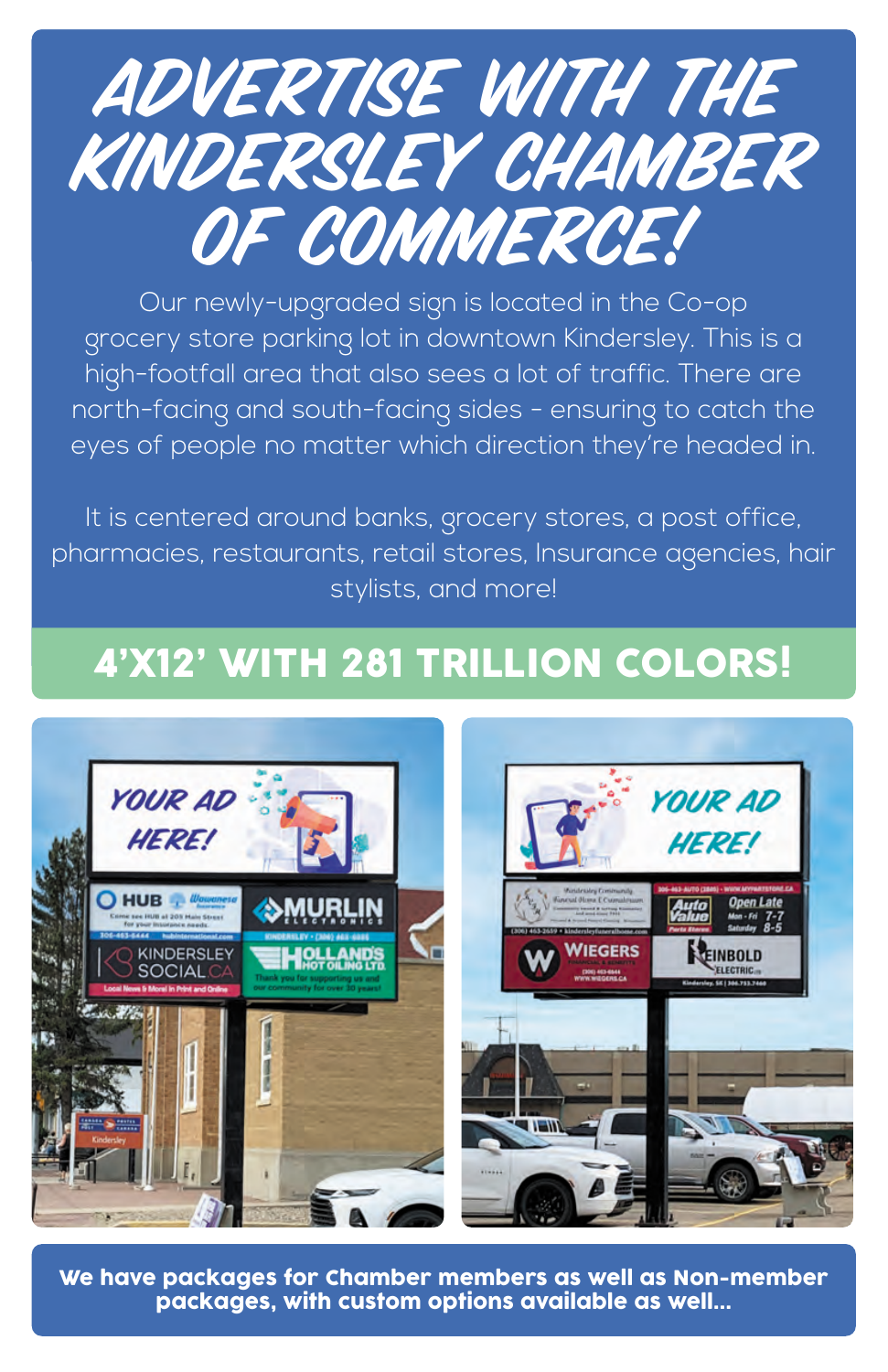

## How many times will your ad be displayed? Each ad will be 10-20 seconds long. If there are...

### 30 videos:

6-12 plays/hour 144-288 plays/day 1,008-2,016 plays/week 4,032-8,064 plays/month 48,384-96,768 plays/year

## 40 videos:

5-9 plays/hour 120-216 plays/day 840-1,152 plays/week 3,360-6,048 plays/month 40,320-72,576 plays/year

... Per side! Both sides of our sign will be playing ads 24/7, so you get double the opportunity to be seen!

#### Kindersley Chamber Member Packages

Pay Weekly on a 12-month Commitment... **\$70**

Pay Monthly on a 12-month Commitment... **\$235**

Pay Annually... **\$2000**

Buy a 3-year package... **\$4000**

Buy a 4-year package... **\$5000**

#### Non-Member Packages

Pay Weekly on a 12-month Commitment... **\$95**

Pay Monthly on a 12-month Commitment... **\$315**

Pay Annually... **\$2700**

Buy a 3-year package... **\$5400**

Buy a 4-year package... **\$6750**

Annual packages include one change per month Annual packages include one change per month